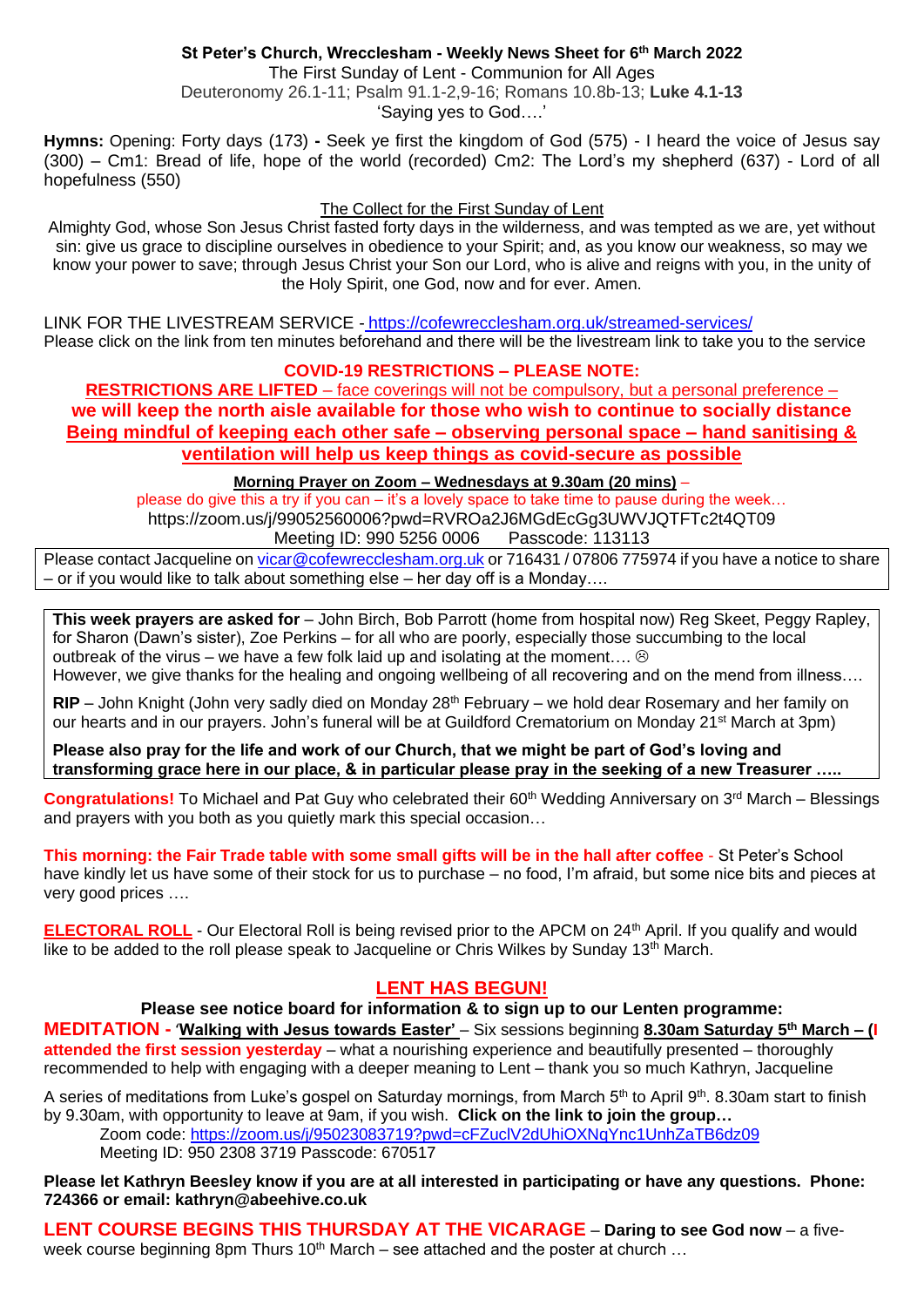**LENT LUNCHES BEGINS THIS WEDNESDAY 9TH MARCH** - 12.30 – 1.30pm – then Wed 23rd March – Thurs 7<sup>th</sup> April **please sign up if you can!** (If anyone would kindly like to help with soup-making/serving/prepping etc please let Jacqueline know...  $\odot$ 

**EASTER TRAIL** – we will be preparing our Easter Trail that we created last year for those new to the area

# **NEW! CHOIR / SINGING GROUP** - **TIM WOULD LOVE TO HAVE SOME SINGERS AROUND HIM AS HE PLAYS THE ORGAN – PLEASE HAVE A CHAT WITH HIM – it's all informal!** ☺

AND DAVID would like a singing group for 1<sup>st</sup> and 3<sup>rd</sup> Sundays, i.e. singing one or two new songs before the service for example… **Please see Tim or David If you are interested to know more – it will be lovely to revive some of our choral tradition and begin something new…** ☺

**NEW! HYMNS – you can choose! –** If you have a hymn that you would particularly like to sing to acknowledge an anniversary or just because you like it, please let Jacqueline know and we can make it happen!  $\circledcirc$ 

#### **NEW! - CALLING PEOPLE TO JOIN THE SMALL GROUPS WHO MEET TO PREP/PLAN/KEEP AN EYE ON THE VARIOUS THINGS THAT HELP MAKE ST PETER'S TICK OVER:**

**Fabric and Finance Group – Events & Fundraising Group – Worship & Spirituality Group** Please speak to Rob or Jacqueline if you would like to chat about offering some time and talent for St Peter's in the name of the Lord!  $\odot$ 

**Rob has been chair of the Events Group but has less time at the moment and is standing down** – PLEASE DO CONSIDER JOINING US – EVEN TO BE CHAIR (although we all chip in  $\circledcirc$ ) – TO HELP CONJOUR UP SOME NEW IDEAS AND WAYS TO RAISE MONEY AND HAVE FUN AT THE SAME TIME! ©

**NEW! FRIENDS OF ST PETER'S** – We are seriously hoping to form a 'Friends of St Peter's' that will hopefully attract supporters - people who love their parish church but who might not necessarily want to worship – but would like to see the fabric of the building and the sustainability of its presence in Wrecclesham flourish for the future.

If you are interested in helping to get this off the ground please have a word with Jacqueline to talk further. In the meantime, please pray into this idea that we be shown how God might be directing us to enter into this venture for the good of make things happen….

**A CALL FOR PCC MEMBERS, PLEASE! –** we will be thin on the ground of PCC members at the next APCM – please do think about coming on board with this – we meet every two months to think about the business and spiritual side of the church because actually – there is no separation, we can't do one without the other – **Please do pray about this and see if you might be able serve in this way.** Please see Jacqueline or Rob or any of the current PCC members if you would like to know more….

**PRESENTATION BY MOIRA – 'I will be giving a presentation** on Boundstone in the 1960's to the Wrecclesham History Group on the 9th April in St Peter's Church beginning at about 10.30 am. The visuals will be done by Roy Waight with me doing the commentary. Guests will be welcome. This will be based on the booklet of the same title. Warm wishes, Moira Davies.'

**Calling all budding article-writers – for the Parish Magazine! –** Roger and the team are doing a stirling job keeping the magazine published and delivered – thank you team magazine! However in order to keep articles interesting it would be good to have **some offers of articles which could be anything at all** – from holiday memories – hobby interests – favourite book reviews – poems – anything at all! **Please be bold and share with us snippets of interest that will interest us all!** ☺ **If you can take part please let Jacqueline know** – [vicar@cofewrecclesham.org.uk](mailto:vicar@cofewrecclesham.org.uk) – Tel: 716431 - and you can liaise about which month you would like to choose.

**BAPTISM AND/OR CONFIRMATION: Affirming our faith – all ages:** if you would like to consider affirming your journey of faith through Baptism and/or Confirmation, then please come and speak to Jacqueline about preparing for this very special occasion – it will be lovely to share the journey with you....  $\odot$  (07806 775974 / 01252 716431 – [vicar@cofewrecclesham.org.uk](mailto:vicar@cofewrecclesham.org.uk) )

# **Thank you**

• Thank you to everyone who made this week's services run smoothly – and to our servers, stewards, readers and intercessors – and musicians who give their time and efforts into make our services run well and reverently – we are blessed….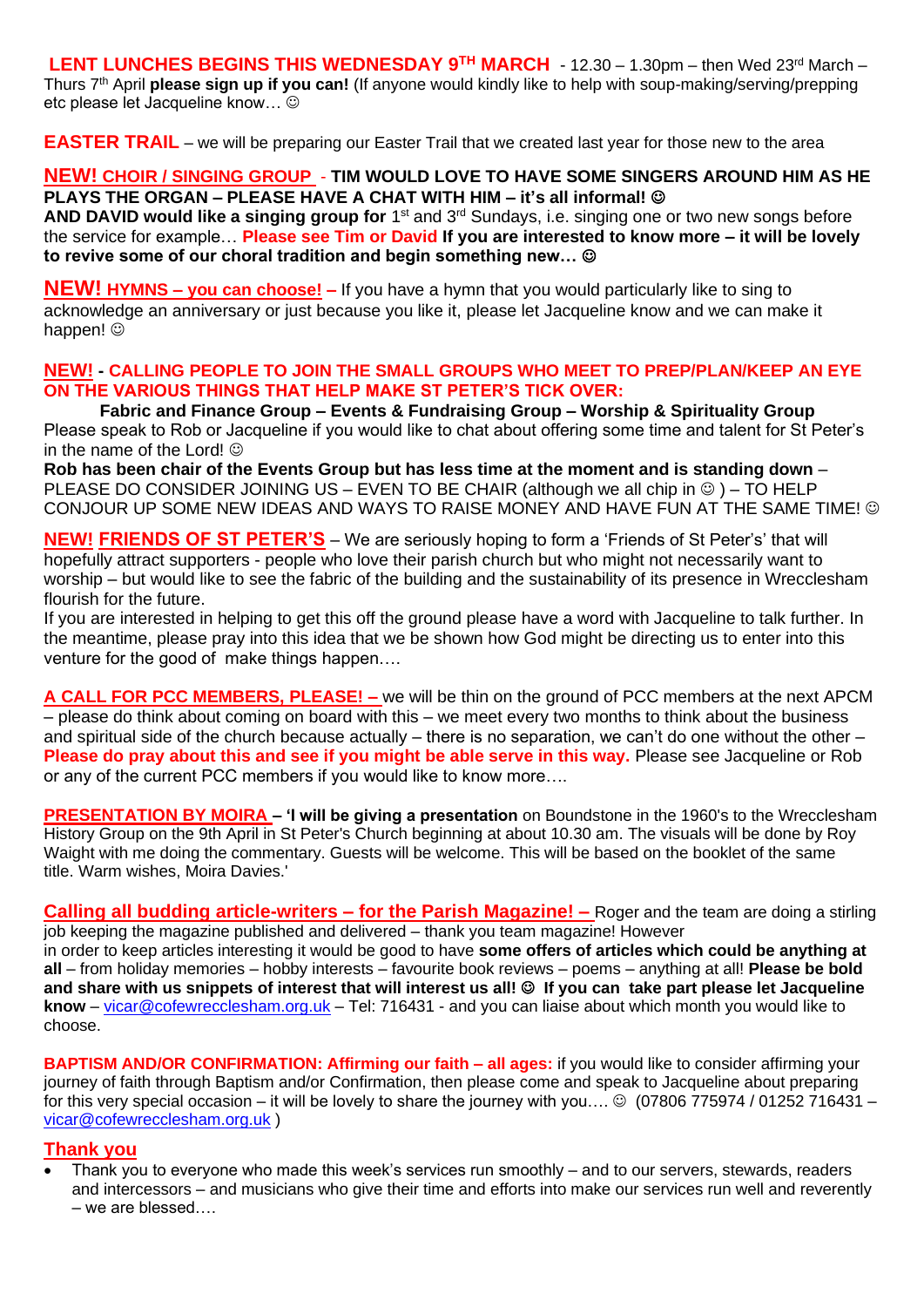- To Naomi and Steven for leading a thought-provoking and engaging LLF course our thoughts and reflections can now feed into the bigger conversation being had in the Church of England around relationships and human sexuality and all that it means in being church together with unity in our diversity.
- A continuing thank you to those who are quietly keeping the grounds looking nice and tidy and cared for what a blessing….

# **Lion's Project Wenceslas fighting fuel poverty**

On the 25<sup>th</sup> Nov the Lions are launching their initiative encouraging people to share their winter fuel allowance with those who need extra funds. With the rise in fuel prices, donating this year is more important than ever. The money goes straight to utility companies and allows fuel cards to be topped up; there is no limit on the relief as well. If you know anyone in need, please refer them to the Lions, a referral can come from any organisation. Attached is the application form for referring someone. For detail[shttps://www.lionsgiving.co.uk/Appeal/farnhamwenceslas](https://www.lionsgiving.co.uk/Appeal/farnhamwenceslas)

**COLLECTING BOX FOR USED STAMPS –** The box is at the back of the Church in aid of the RNIB and Wendy will send them of in the New Year – thank you, Wendy!

**WRECCLESHAM OVER 60'S –** On 2<sup>nd</sup> and 4<sup>th</sup> Tuesdays of each month @ 1.30pm – a lovely group meet at the Leverton Hall – please pick up a leaflet for information….

REMINDER – A short version of **Daily Prayer is available on the Church of England Website and as an App.** <https://www.churchofengland.org/prayer-and-worship/join-us-service-daily-prayer> [Download Time To Pray app](https://www.chpublishing.co.uk/apps/time-to-pray)  [Access the text online](https://www.churchofengland.org/prayer-and-worship/join-us-in-daily-prayer/prayer-during-day-contemporary-Saturday-30-January-2021)

# **Farnham Foodbank** – THE BASKET IS NOW LOCATED AT THE CHURCH!

- **Please only donate long-life goods – fresh and perishable goods cannot be accepted –** thank you for all that you contribute
- Please continue to put donations in the basket at St Peter's, and Lizzy Hendry & Stephanie Robinson will kindly be taking the food to the Foodbank. **Jacqueline holds Foodbank vouchers** - please contact her if you or anyone you know would benefit.
- They urgently need **Cuppa Soup or sachet soups – tinned fruit in juice – peanut butter – milk powder (@6/2)**

St Peter's WhatsApp Group – a lovely way to share little bits and pieces of our daily lives and thoughts – Please be in touch with Jacqueline 07806 775974 or [vicar@cofewrecclesham.org.uk](mailto:vicar@cofewrecclesham.org.uk) who can pass your details to Naomi....

Schroder Trust - Funding is available from the Schroder Trust for Wrecclesham residents and organisations who are in need of assistance – please speak to Rob Durrant, Rev Jacqueline or Jack Crawford for further information and Farnham Town Council for the application form - [https://www.farnham.gov.uk/services/grants/the-isabella](https://www.farnham.gov.uk/services/grants/the-isabella-schroder-trust)[schroder-trust](https://www.farnham.gov.uk/services/grants/the-isabella-schroder-trust)

# **Readings**

# **First Reading: Deuteronomy 26.1-11**

Moses spoke to the people, saying: <sup>1</sup>When you have come into the land that the LORD your God is giving you as an inheritance to possess, and you possess it, and settle in it, <sup>2</sup>you shall take some of the first of all the fruit of the ground, which you harvest from the land that the LORD your God is giving you, and you shall put it in a basket and go to the place that the LORD your God will choose as a dwelling for his name. <sup>3</sup>You shall go to the priest who is in office at that time, and say to him, 'Today I declare to the LORD your God that I have come into the land that the LORD swore to our ancestors to give us.' <sup>4</sup>When the priest takes the basket from your hand and sets it down before the altar of the LORD your God, <sup>5</sup>you shall make this response before the LORD your God: 'A wandering Aramean was my ancestor; he went down into Egypt and lived there as an alien, few in number, and there he became a great nation, mighty and populous. <sup>6</sup>When the Egyptians treated us harshly and afflicted us, by imposing hard labour on us, <sup>7</sup>we cried to the LORD, the God of our ancestors; the LORD heard our voice and saw our affliction, our toil, and our oppression. <sup>8</sup>The LORD brought us out of Egypt with a mighty hand and an outstretched arm, with a terrifying display of power, and with signs and wonders; <sup>9</sup>and he brought us into this place and gave us this land, a land flowing with milk and honey. <sup>10</sup>So now I bring the first of the fruit of the ground that you, O LORD, have given me.' You shall set it down before the LORD your God and bow down before the LORD your God. <sup>11</sup>Then you, together with the Levites and the aliens who reside among you, shall celebrate with all the bounty that the LORD your God has given to you and to your house.

# **Psalm 91.1-2,9-16**

# **Second Reading; Romans 10.8b-13**

<sup>8</sup>What does scripture say?

'The word is near you, on your lips and in your heart'

(that is, the word of faith that we proclaim); <sup>9</sup>because if you confess with your lips that Jesus is Lord and believe in your heart that God raised him from the dead, you will be saved. <sup>10</sup>For one believes with the heart